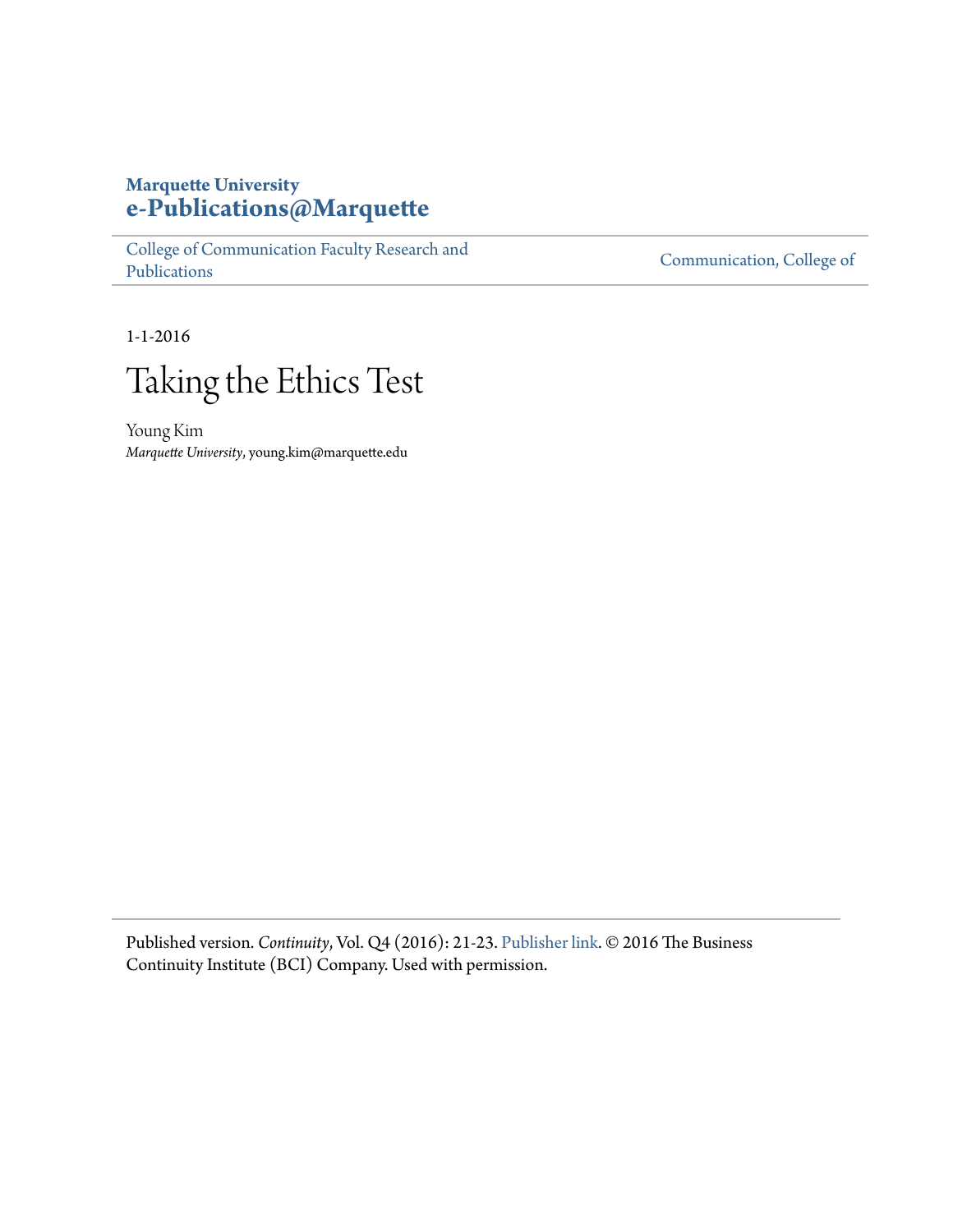# **Taking the ethics test**

# Young Kim outlines a model for assessing the overall integrity of your message which spans the 'what', 'how' and 'when' of communications

In public relations, ethics has been regarded as a critical issue<br>a vital principle<sup>1</sup>. From a philosophical and scholarly perspect<br>thics may be defined as the study of what is right or wrong,<br>fair or unfair, just or unju n public relations, ethics has been regarded as a critical issue and a vital principle<sup>1</sup>. From a philosophical and scholarly perspective, fair or unfair, just or unjust; in a word, morality<sup>2</sup>. Public relations professionals are aware of the importance of ethics and have created and maintained a code of ethics to guide organisations toward ethical practices<sup>3</sup>. Despite these efforts, companies frequently have to deal with crises caused by unethical public relations practices.

#### **Cases in point**

Recent examples such as the scandals in American financial organisations (e.g., Enron, WorldCom), as well as crises in foreign companies operating in America (e.g., Toyota), have shown the importance of ethics in crisis communication<sup>4</sup>. In the early 2000s, Enron and WorldCom faced similar crises as a result of unethical financial practices; however, each company's crisis communications affected its reputation in quite different ways. Ultimately, Enron's reputation was damaged more than Worldcom's<sup>5</sup>.

The Toyota recall crisis also demonstrated the importance of ethics when dealing with a crisis<sup>6</sup>. Between 2009 and 2010, Toyota Motor Corporation, the world's largest car maker, faced the most challenging crisis in its history when allegations arose that sudden unintended acceleration could bring about a fatal accident<sup>7</sup>. As it turned out, there was no evidence related to electronic problems in Toyota vehicles, yet the unethical crisis communication used during the incident damaged the company's reputation in the eyes of the American press and the public<sup>8</sup>.

Thus, ethics are essential in crisis communication and must be taken into consideration in all public relations practices. Research about crisis communication ethics has received relatively little attention compared to other areas of communication or public relations. Surprisingly, not one study dealing with this topic appears in the totality of published studies from 1991 to 20099 . This gap between crisis communication and the importance of ethics was therefore the impetus for me to develop an ethical test.

#### **Establishing ethical principles**

I examined literature related to crisis communication, including theories, models and strategies, and established ethical principles in terms of what, how, and when essential elements must be employed for effective and ethical crisis communication, resulting in transparency, two-way communication, and right-time (TTR) test. The TTR model consists of the three principles: transparency (what), two-way symmetrical communication (how), and right-time (when). The TTR Test defines the moral boundaries of crisis communication and serves as a set of action-guiding principles spanning both moral consequences and effectiveness in dealing with a crisis.

#### **Transparency (What)**

The first principle of the TTR Test is transparency. Transparency is a measure of the degree to which organisational actions and decisions are ascertainable and understandable by a party interested in those actions or decisions<sup>10</sup>. It involves "the willingness and responsibility to try to give a meaningful and accurate account of oneself, or of circumstances in which one is involved"<sup>11</sup>. Nonetheless, the concept of transparency is not limited to just availability of information but also involves active participation in acquiring, distributing and creating knowledge<sup>12</sup>. Since there is always new information to gain or disclose as well as another side to every story, transparency is "an unending process" 13.

However, transparency in the TTR Test is a more specific standard value which organisations must show during a crisis than literal transparency in the ethics literature, because such disclosure of information should be required for responsible decision-making14.

Transparency must be combined with trust and truthfulness. In public relations, trust can be operationalised as an organisation "doing what it says it will do"<sup>15</sup>. Specifically, trust is the belief that an organisation will do its utmost to meet stakeholders' expectations of the organisation, in particular, to reduce levels of uncertainty and stress for both stakeholders and victims in a crisis<sup>16</sup>. To maintain trust and to ensure that stakeholder expectations can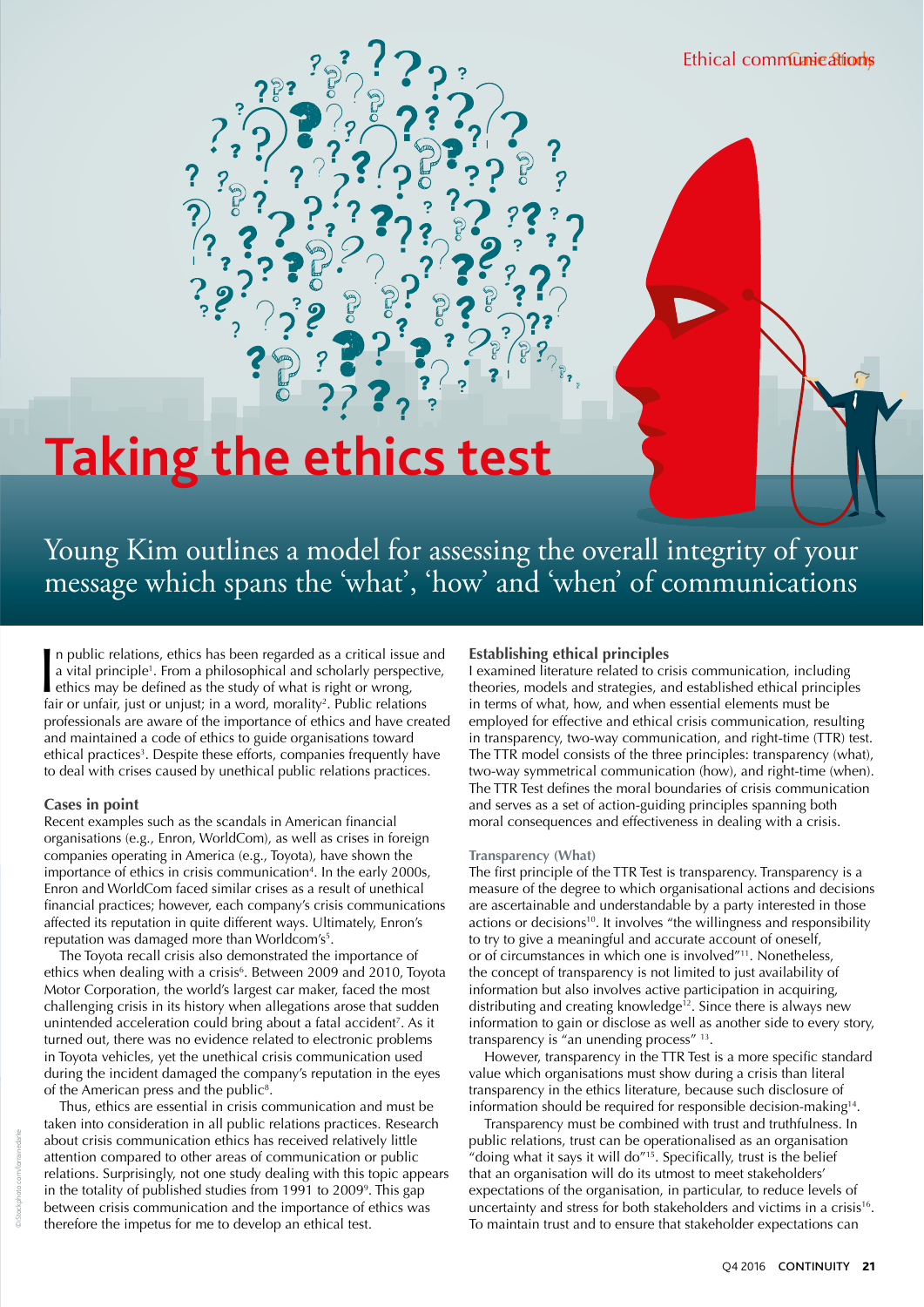be met, an organisation must consider what stakeholders think about the organisation. In times of crisis, it should be truthful about its circumstances<sup>17</sup>. As recent cases including Enron, WorldCom, Nike and Toyota have shown, trust and truthfulness are essential for crisis communication. While Enron and Toyota did not meet stakeholders' expectations and lost public trust, Nike and WorldCom maintained that trust through their truthful communication18.

Further, the concept of trustworthy transparency embraces being honest, candid and factually accurate from an ethical standpoint<sup>19</sup>. Transparency is an organisation's willingness based on responsible decision making to disclose information on its business, social and political activities, leading to a responsible openness of information that means "stakeholders can see what the organisation is doing and understand the reasoning behind its actions"20. In order to be transparent, public relations practitioners must acknowledge and respect the need for information and the interests of those with whom they communicate, consider the harm that may result from communication, counsel clients and employers to "tell the truth," and balance constituent interests with organisational interests $21$ . Transparency in the TTR Test encompasses trust, truthfulness, candour, honesty and openness.

#### **Two-way Symmetrical Communication (How)**

Two-way symmetrical communication has provided the ethical base for public relations<sup>22</sup>. Since two-way symmetrical communication fosters understanding among all parties involved, it is considered as the ideal goal for which public practitioners must strive<sup>23</sup>. In practical models and theories of public relations ethics, use of two-way symmetrical crisis communication strengthens the conceptual base of the TTR test because it is based on a way of satisfying a moral duty to engage in dialogue<sup>24</sup>. Furthermore, twoway symmetrical communication plays a pivotal role as one of the principles of responsible advocacy in public relations<sup>25</sup>.

Two-way symmetrical communication is basically assumed to include "telling the truth," "interpreting the client and public to one another," and "management understanding the viewpoints of employees and neighbours as well as employees and neighbours understanding the viewpoints of management"26. Its goal is to foster understanding and communication rather than to persuade the public and other stakeholders, and therefore, "exchange

- 1 Bowen, S. A. (2004). Expansion of ethics<br>as the tenth generic principle of public<br>relations: The accelence: A Kantian theory and<br>model for managing ethical issues. Journal of Thousand Oaks, CA: Sage.<br>model for managing e *ethics statement of a public relations frm leadership and ethics. Organisational make a difference? Yes it does!! Journal of Development Journal, 28(2), 89-97.*
- *Responsible advocacy (pp. 133-153). February 11). Toyota's recall crisis: What*
- *org. Retrieved from http://blogs.hbr.org/*<br> *Bowen, S. A. (2004). Expansion of ethics* cs/2011/02/toyotas\_recall\_crisis\_full\_of.html<br> *as the tenth generic principle of public*  $\frac{cs}{201/02/0}$ <br> *A Piotrowski, C., & Guyet* model for managing ethical issues. Journal of Toyota recall crisis: Public attitudes on<br>
Public Relations Research, 16(1), 65-92; Ki, leadership and ethics. Organisational<br>
E. J., Choi, H. L., & Lee, I. H. (2012). Does Dev
- *In K.R. Fitzpatrick, & C. Bronstein (Eds.),* Ethics in public relations: Responsible<br>
Ethics in public relations: Responsible<br>
advocacy (89-105). Thousand Oaks, CA:<br>
Sage; Piotrowski, C., & Guyette, R. W., Jr.<br>
Sage; Piotrowski, C., & Guyette, R. W., Jr.<br>
(2010). Toy
- *Footnotes 5 Wright, D. K. (2006). Advocacy across* 
	- *Public Relations Research, 16(1), 65-92; Ki, 6 Piotrowski, C., & Guyette, R. W., Jr. (2010). E. J., Choi, H. L., & Lee. J. H. (2012). Does Toyota recall crisis: Public attitudes on*
- *Business Ethics, 105(2), 267-276. 7 Kell, J. (2011, January 4). Toyota sales drop 2 Palenchar, M. I., & Heath, R. L. (2006). 5.5% in Dec; 2010 sales slide from 2009.*  Responsible advocacy through strategic risk file Wall Street Journal. com. Retrieved<br>communication. In K.R. Fitzpatrick, and C. file file file of the file of the BT-<br>Bronstein (Eds.), Ethics in public relations: file CO-20 *have we learned? Harvard Business Review.* 
	- *8 Piotrowski, C., & Guyette, R. W., Jr. (2010).* Tovota recall crisis: Public attitudes on
	- *4 Gower, K. K. (2006). Truth and transparency. from 1991 to 2009. Public Relations Review,* 
		-

information based on dialogue," as well as to create "balance between the organisation and public"27. Two-way symmetrical communication forms the basis of excellent public relations practice. According to Grunig, "excellent organisations 'stay close' to their customers, employees, and other strategic constituencies"<sup>28</sup>.

In short, two-way symmetrical communication is characterised by the willingness of an organisation to listen and respond to its key stakeholders' concerns, interests, and actions; that is, using this form of communication can satisfy the organisation's moral duty to engage in dialogue<sup>29</sup>. Moreover, symmetry is an inherently ethical form of communication<sup>30</sup>. Two-way symmetrical communication can be achieved through ethical responses based on truth-telling and an understanding of all viewpoints during a crisis, which logically implies transparency. Therefore, two-way symmetrical communication in the TTR Test refers to a basic concept: it focuses on "an ethical response to a crisis"31.

#### **Right-time (when)**

The old adage concerning the key principles of crisis communication, "tell it all, tell it fast," supports the notion that "when information gets out quickly, rumours are stopped"32. It seems as if promptness or immediacy, is a general rule in public relations practice. In1986, Johnson and Johnson Company was able to terminate a crisis relating to allegations of poisoned Tylenol quickly, limiting the damage and restoring credibility by providing the public with prompt response<sup>33</sup>. Also, the 1995 fire of Malden Mills in Massachusetts and a 1998 fre of Cole Hardwoods in Indiana demonstrated that an immediate response is a very important aspect of an effective, ethical crisis response, as it reduces uncertainty and stress amongst stakeholders and victims<sup>34</sup>.



"This gap between crisis communication and the importance of ethics was the impetus for me to develop the ethical test"

- *11 Cotterrell, R. (1999). Transparency, mass media, ideology and community. Cultural Values, 3(4), 414-426.*
- *12 Cotterrell, R. (1999). Transparency, mass media, ideology and community. Cultural Values, 3(4), 414-426.*
- *13 Cotterrell, R. (1999). Transparency, mass media, ideology and community. Cultural Values, 3(4), 414-426; Gower, K. K. (2006). Truth and transparency. In K.R. Fitzpatrick, & C. Bronstein (Eds.), Ethics in public relations: Responsible advocacy (89-105). Thousand Oaks, CA: Sage.*
- *14 PRSA Code of Ethics. (2016). PRSA.org. Retrieved from http://www.prsa.org/aboutprsa/ ethics/?utm\_campaign =PRSASearch&utm\_ source=PRSAWebsite&utm\_ medium=SSearch&utm\_term=ethics*
- *15 Ledingham, J. A. (2003). Explicating relationship management as a general theory of public relations. Journal of Public Relations Research, 15(2), 181-198.*
- *16 Seeger, M. W., & Ulmer, R. R. (2001). "Virtuous responses to organisation crisis: Aaron Feuerstein and Milt Cole." Journal of Business Ethics, 31, 369-376.*
- *17 Gower, K. K. (2006). Truth and transparency. In K.R. Fitzpatrick, & C. Bronstein (Eds.), Ethics in public relations: Responsible advocacy (89-105). Thousand Oaks, CA: Sage; Fitzpatrick, K. (2006). Baselines for ethical advocacy in the "marketplace of ideas. In K.R. Fitzpatrick, & C. Bronstein (Eds.), Ethics in public relations: Responsible Advocacy (pp. 1-17). Thousand Oaks, CA: Sage.*
- *18 Gower, K. K. (2006). Truth and transparency. In K.R. Fitzpatrick, & C. Bronstein (Eds.), Ethics in public relations: Responsible advocacy (89-105). Thousand Oaks, CA: Sage; McHale, J. P., Zompetti, J. P., & Mofftt, M. A. (2007). A hegemonic model of crisis communication. Journal of Business Communication, 44(4), 374- 402; Piotrowski, C., & Guyette, R. W., Jr. (2010). Toyota recall crisis: Public attitudes on leadership and ethics. Organisational Development Journal, 28(2), 89-97.*
- *19 Cotterrell, R. (1999). Transparency, mass media, ideology and community. Cultural Values, 3(4), 414-426; Gower, K. K. (2006). Truth and transparency. In K.R. Fitzpatrick, & C. Bronstein (Eds.), Ethics in public relations: Responsible advocacy (89-105). Thousand Oaks, CA: Sage; PR Coalition. (2003). Restoring trust in business: Models for action. Corporate communication international.org. Retrieved from http://www.corporatecomm. org/pdf/ PRCoalitionPaper\_9\_11Final.pdf.*
- *20 Gower, K. K. (2006). Truth and transparency. In K.R. Fitzpatrick, & C. Bronstein (Eds.), Ethics in public relations: Responsible advocacy (89-105). Thousand Oaks, CA: Sage.*
- *21 Fitzpatrick, K. (2006). Baselines for ethical advocacy in the "marketplace of ideas. In K.R. Fitzpatrick, & C. Bronstein (Eds.), Ethics in public relations: Responsible Advocacy (pp. 1-17). Thousand Oaks, CA: Sage; Place, K. (2010). A qualitative examination of public relations practitioner ethical decision making and the deontological theory of ethical issues management. Journal of Mass Media Ethics, 25, 226-245.*